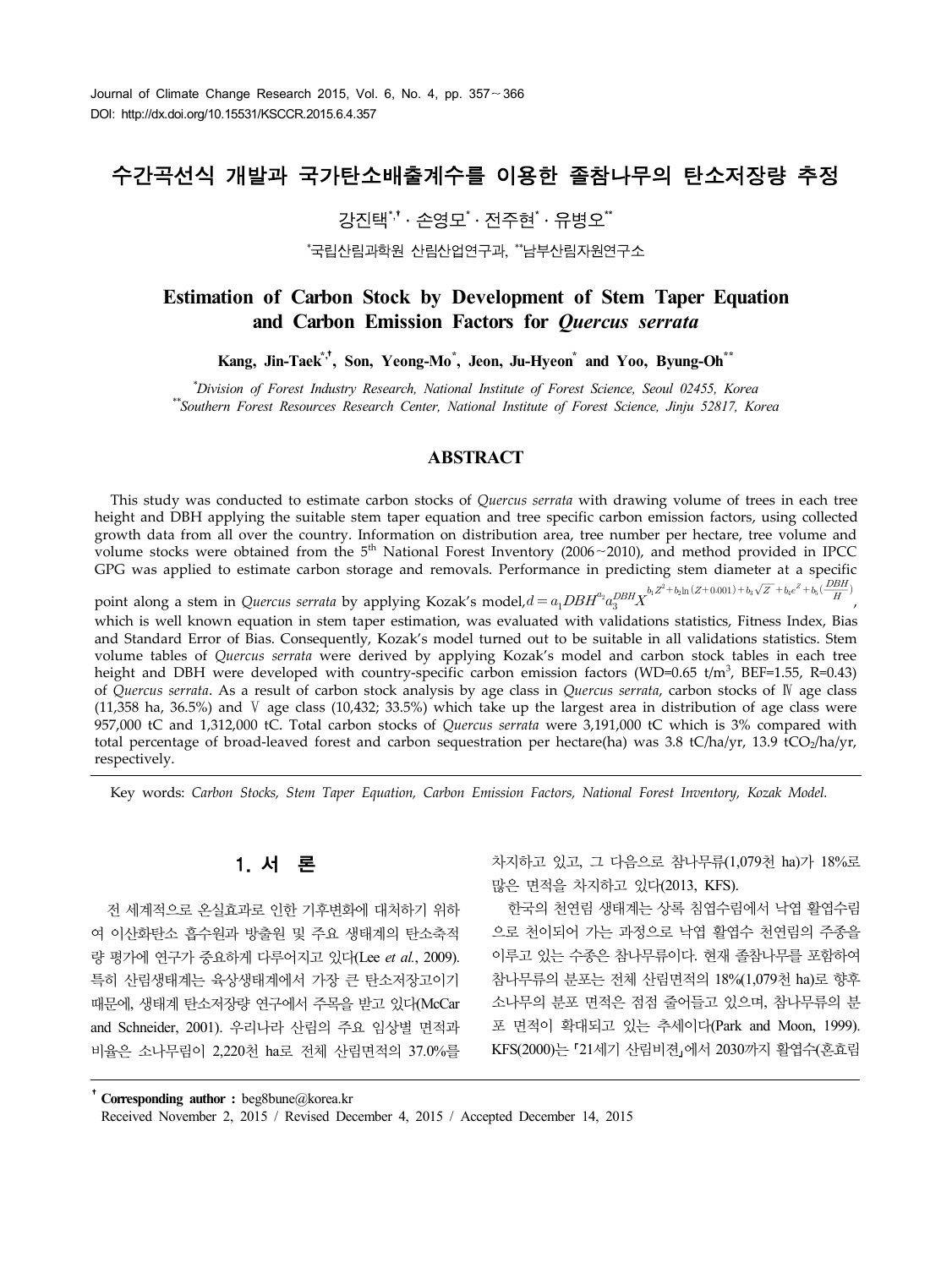포함)를 60%까지 확대한다고 밝힌바 있고, 기후변화와 관련 하여 산림은 온실가스 흡수원으로서 이미 주목받고 있다.

특히 침엽수보다 활엽수의 탄소흡수 능력이 뛰어나다는 것 은 입증된 사실이므로, 이를 기반으로 하는 생장량 정보 즉, 다양한 활엽수 바이오매스 정보가 필요한 시점이나, 현재 활 엽수에 대한 생장량 정보는 참나무류에 주로 한정되어 있어 산림에 대한 국가온실가스 통계자료 생산 및 정보제공에 어 려움이 있다.

1980년대 중반 이후 온난화가 가속되고 있고 그 결과 기상 이변, 사막화의 진전, 극빙의 해빙, 해수면의 상승과 생태계의 파괴가 급속히 진행되고 있으며, 이러한 일련의 현상은  $CO<sub>2</sub>$ 농도의 증가가 주요 원인인 것으로 밝혀지고 있다(Post *et al.*, 1982; Wigley, 1985; Jone *et al.*, 1986; Ramanathan, 1988; Tans *et al.*, 1990; Cannell *et al.*, 1992). 1997년 12월 일본 쿄 토에서 개최된 기후변화협약 제3차 당사국 통회에서는 이산 화탄소의 흡수원으로서 산림의 역할이 크게 주목 받게 되었 는데(Choi and Joo, 2011), 이는 산림이 대기 중의 이산화탄소 를 흡수하여 오랜 기간 동안 산림바이오매스와 토양 내에 저 장할 수 있기 때문이다.

최근 이러한 산림이 유일한 탄소흡수원으로서 중요한 역할 을 하고 있는 가운데 산림의 수종별 국가고유 계수 개발에 대 한 연구가 활발히 진행되고 있다. 온실가스 배출·흡수계수는 부문 온실가스 배출을 정량화하는 계수로, 국가와 지자체 온 실가스 배출량 산정 및 산림의 탄소상쇄사업 등에서 탄소저 장량 및 흡수량을 산정할 때 사용된다. 특히, 국가 온실가스 인벤토리 보고서 작성에 있어서 국가 고유계수를 개발하여 적용하면 기후변화에 관한 정부간 협의체 (IPCC)에서 제시 된 기본값을 사용한 통계보다 통계의 신뢰성이 높은 수준으 로 인정되고 있다.

현재 우리나라는 산림부분 온실가스 통계 산정에 필요한 우리나라 주요 수종별(침엽수 9수종, 활엽수 8수종) 탄소배출· 흡수 계수에 대한 토지 이용 및 토지이용 변화와 임업(LU-LUCF)1) 분야 국가 승인 고유계수를 개발한 상태이다. 이러 한 국가 고유계수를 이용하여 주요 수종별 탄소저장․흡수량 을 정확히 산정할 수 있다. 또한 산림의 전체 면적과 수종별 면적, 축적 등에 대한 정보를 획득하기 위해서는 국가 단위의 산림통계정보를 수집할 수 있는 장치가 필수적이다. 우리나라 는 국가산림자원조사(National Forest Inventory, NFI) 자료와 수치임상도(1:5,000) 자료를 통하여 산림에 대한 세부적인 정 보를 얻고 있고 있으며, 최근 이러한 방대하고 정교한 정보를 통하여 수종별 산림면적, ha당 임목축적 등 다양한 정보를 수 집․이용할 수 있으며, 산림의 수종별 탄소저장량 추정이 가능 하게 되었다. 최근 기후변화에 대한 관심이 고조되면서 탄소 량 추정에 관한 연구(Song *et al.*, 1997; Kim *et al.*, 2010; Son *et al.*, 2013, 2014)가 활발히, 최근에는 고해상도 위성영상을 이 용하여 바이오매스나 탄소저장량 추정에 관한 연구(Thenkabail *et al.*, 2004; Kim *et al.*, 2009; Lee *et al.*, 2009; Park and Lee, 2011)가 활발히 이루어지고 있다.

본 연구는 우리나라에서 소나무 다음으로 많이 분포하고 있고 탄소배출계수가 높은 졸참나무의 탄소저장량 추정을 위 하여, 산림의 수종별 탄소배출계수를 직접 개발하고, 임목의 수간곡선모형을 가장 적합하게 추정할 수 있는 수간곡선모델 을 이용하여 졸참나무의 재적을 추정하여 개발한 탄소배출계 수와 국가산림자원조사 자료 및 수치임상도 등의 자료를 이 용하여 우리나라 전체 졸참나무의 탄소저장량을 추정하였다.

## 2. 재료 및 방법

## 2.1 공시재료

본 연구는 우리나라 전역에 분포하고 있는 졸참나무에 대하 여 탄소저장량을 추정하기 위하여 전국에서 조사 수집한 졸 참나무 수간석해 13,474본의 자료를 이용하여 졸참나무의 수 고 및 흉고직경별 재적을 나타내는 수간재적표를 개발하였으 며, 분석에 이용된 개체목 생장특성은 Table 1과 같다.

### 2.2 수간곡선식 및 임목의 생장량 추정

최근 수간재적표는 개체목 재적을 말구직경 및 원구직경 등을 자유롭게 조정하여 이용재적을 산출할 수 있는 수간곡 선식을 도출하여 이를 적분하는 방법을 많이 이용하고 있다. 그 중 Kozak이 개발한 수간곡선 모형으로 변량지수식(Variable exponent taper equation, or K2 equation)으로 명명되고

Table 1. Data summary of stem analysis for *Quercus serrata* used in this study

|                 |      | Age $(yr)$ |      |      | DBH (cm) |      | Height (m) |      |      |
|-----------------|------|------------|------|------|----------|------|------------|------|------|
| <b>Species</b>  | Min. | Max.       | Mean | Min. | Max.     | Mean | Min.       | Max. | Mean |
| Quercus serrata |      | 100        | 34.3 | U.)  | 51.1     |      | 3.0        | 21 Z | 10.3 |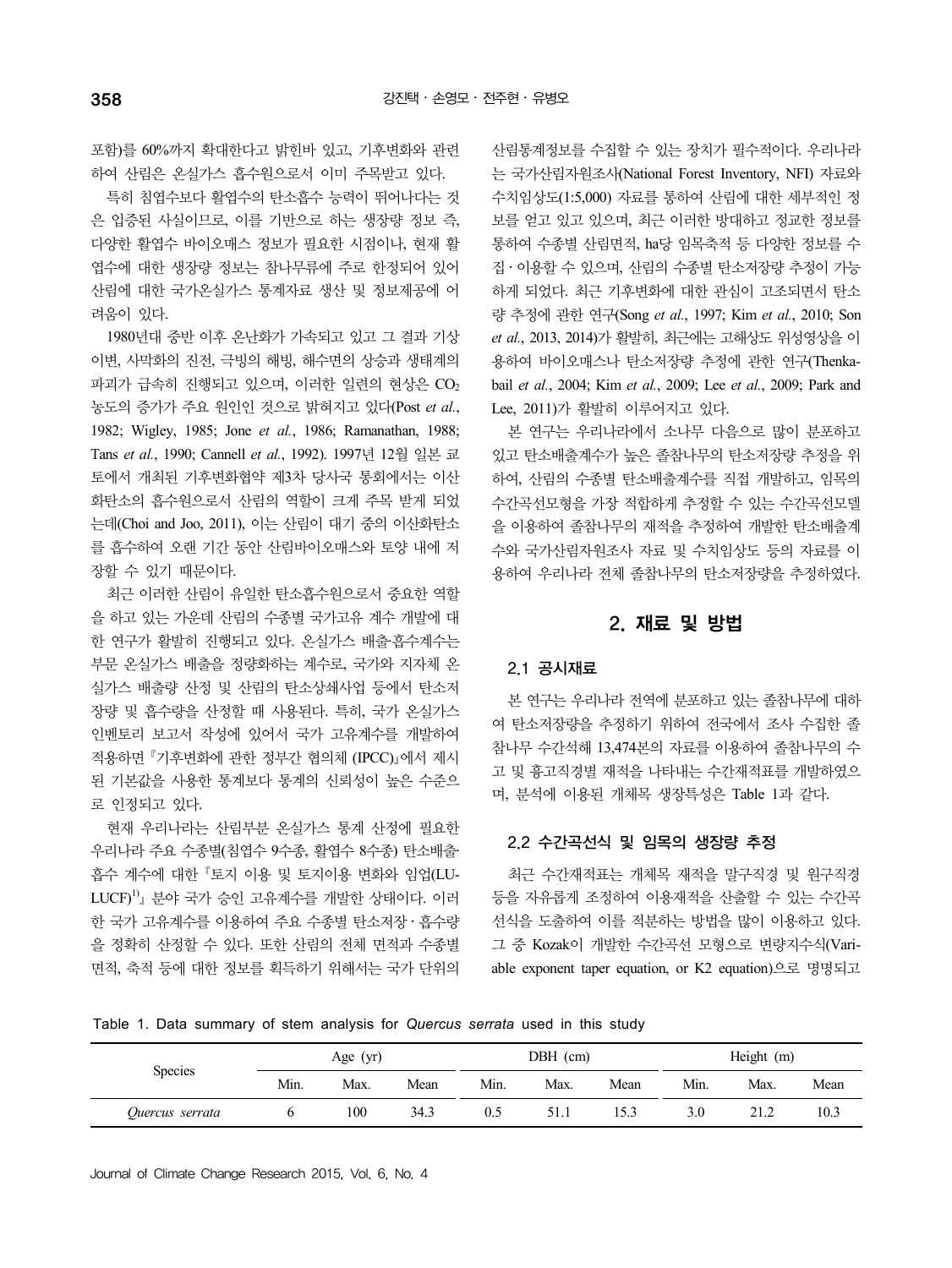있으며, 미국, 캐나다 등에서 타 모형보다 많은 사용빈도를 보 이고 있다(Gal & Bella, 1994). 현재까지 수간재적표 개발을 위한 수간곡선식 추정에 적합한 것으로 알려진 Kozak 모델을 이용하였다(Table 2). 도출된 최적 모델을 이용하여 수간곡선 모양을 구하고, 이를 수간중심선 중심으로 회전시켜 수간재적 을 산출하여 재적표를 조제하였다(Max and Burkhart, 1976; Kozak, 1988; Lee *et al.*, 2003, Kang *et al.*, 2014). 일반적으로 변곡점은 전체 수고의 15∼30% 범위 내에 나타나고 있다 (Perez *et al.*, 1990).

각 수간곡선식의 수간높이별 수간직경 추정 이행능력을 평 가하기 위해 적합도지수(Fit index, FI), 편의(Bias), 추정치 표 준오차(Standard error of estimate, SEE), 평균절대편차(Mean absolute deviation, MAD) 등의 검정통계량을 이용하였다(Table 3, Lee *et al.*, 1999; Son *et al.*, 2009, 2012; Kang *et al.*, 2014).

검정통계량 중 적합도지수(FI)는 회귀분석에서의 결정계수 와 같은 성격의 지수이며, 비선형회귀분석에서의 결정계수는 의미가 없으므로 실측치와 추정치와의 관계정도를 구명하기 위하여 나타내는 것이며, 편의(Bias)는 추정량이 평균적으로 모 수의 참값에 대해 어느 정도 과소치 혹은 과대치를 주는지를 나타내준다. 추정치 표준오차(SEE)는 모델의 정도(Accuracy) 를 평가하고, 평균절대편차(MAD)는 각 추정치 잔차의 절대 값을 평균한 값으로 각 추정치의 평균적인 편차 크기를 나타 내 주는 것이다.

#### 2.3 졸참나무 분포면적 및 임황정보 분석

전국에 분포하고 있는 졸참나무의 분포면적과 영급 및 경 급, ha당 본수 및 재적 등에 관한 정보를 추출하기 위하여 전 국 4,000여개의 표본점을 바탕으로 산림정보가 수집되는 제 5차 국가산림자원조사(KFS, 2013)를 이용하였다.

#### 2.4 탄소저장량 추정

| 한 졸참나무의 탄소저장량 추정                    | 359                                                    |
|-------------------------------------|--------------------------------------------------------|
|                                     | Table 3. Fit statistics for evaluating taper equation  |
| <b>Statistics</b>                   | Equation                                               |
| Fitness index (FI)                  | $FI=1-\sum (Y_i-\widehat{Y}_i)^2/(Y_i-\overline{Y})^2$ |
| <b>Bias</b>                         | $\overline{D} = \sum (Y_i - \widehat{Y})/n$            |
| Standard error of<br>estimate (SEE) | $SEE = \sqrt{\sum (Y_i - \hat{Y})^2/(n-m)}$            |
| Mean absolute<br>difference (MAD)   | $ \overline{D}  = \sum  (Y_i - \hat{Y}) /n$            |

 $where Y_i = \frac{2}{3}Z_i + \frac{2}{3}Z_i + \frac{2}{3}Z_i + \frac{2}{3}Z_i + \frac{2}{3}Z_i + \frac{2}{3}Z_i + \frac{2}{3}Z_i + \frac{2}{3}Z_i + \frac{2}{3}Z_i + \frac{2}{3}Z_i + \frac{2}{3}Z_i + \frac{2}{3}Z_i + \frac{2}{3}Z_i + \frac{2}{3}Z_i + \frac{2}{3}Z_i + \frac{2}{3}Z_i + \frac{2}{3}Z_i + \frac{2}{3}Z_i + \frac{2}{3}Z_i + \frac{2}{3}Z_i + \frac{2}{3}Z_i + \frac{2}{$ 추정에 사용된 파라메터

국가산림자원조사 자료에서 졸참나무의 면적, 임목축적, ha 당 본수 및 재적 등의 정보를 이용하였으며, 탄소저장량 추정 은 IPCC GPG(2003)에서 제시하는 탄소저장량 추정 방법을 적용하였으며(식 1), 이용된 탄소배출계수는 졸참나무의 국가 고유의 계수로서 Table 4와 같다(Son *et al.*, 2013).

탄소저장량 = 
$$
V \times BEF \times WD \times (1+R) \times 0.5
$$
 (1)

여기서, *V*는 재적(m<sup>3</sup> /ha), *BEF*는 바이오매스 확장계수, *WD* 는 목재기본밀도(t/m<sup>3</sup>), *R*은 뿌리함량비, 0.5는 탄소전환계수 를 나타낸다(IPCC, 2003).

## 3. 결과 및 고찰

#### 3.1 수간곡선 파라미터 도출

졸참나무의 정확한 탄소저장량을 추정하기 위해서는 수간 의 곡선형을 정확히 추정하는 최적의 수간곡선식을 적용하고, 적용된 수간곡선식의 파라미터 및 검정통계량을 도출한 결과 는 Table 5와 같다.

| Model           | Taper Equation                                                                                                                                                                                                                                                                                       |
|-----------------|------------------------------------------------------------------------------------------------------------------------------------------------------------------------------------------------------------------------------------------------------------------------------------------------------|
|                 | $d=a_0 DBH^{a_1} a_2^{DBH} \boldsymbol X^{b_1Z^2+b_2\ln{(Z+0.001)}+b_3\sqrt{Z}~+b_4e^Z+b_5(\frac{DBH}{H})}$                                                                                                                                                                                          |
| Kozak<br>(1988) | where $Z =$ relative height $\left( = \frac{h}{H} \right)$ , H; Total height(m), h; Height above ground level(m)                                                                                                                                                                                     |
|                 | $X = \frac{1 - \sqrt{\frac{h}{H}}}{1 - \sqrt{n}}$ ( $p = \frac{Hi}{H}$ , p; inflection point, Hi; the stem height of inflection point where the taper curve changes from neilod to parabolid) $a_i$ , $b_i$ = parameters<br>taper curve changes from neilod to parabolid) $a_i$ , $b_i$ = parameters |

Table 2. Applied stem taper equation for fitting of *Quercus serrata* in this study

http://www.ekscc.re.kr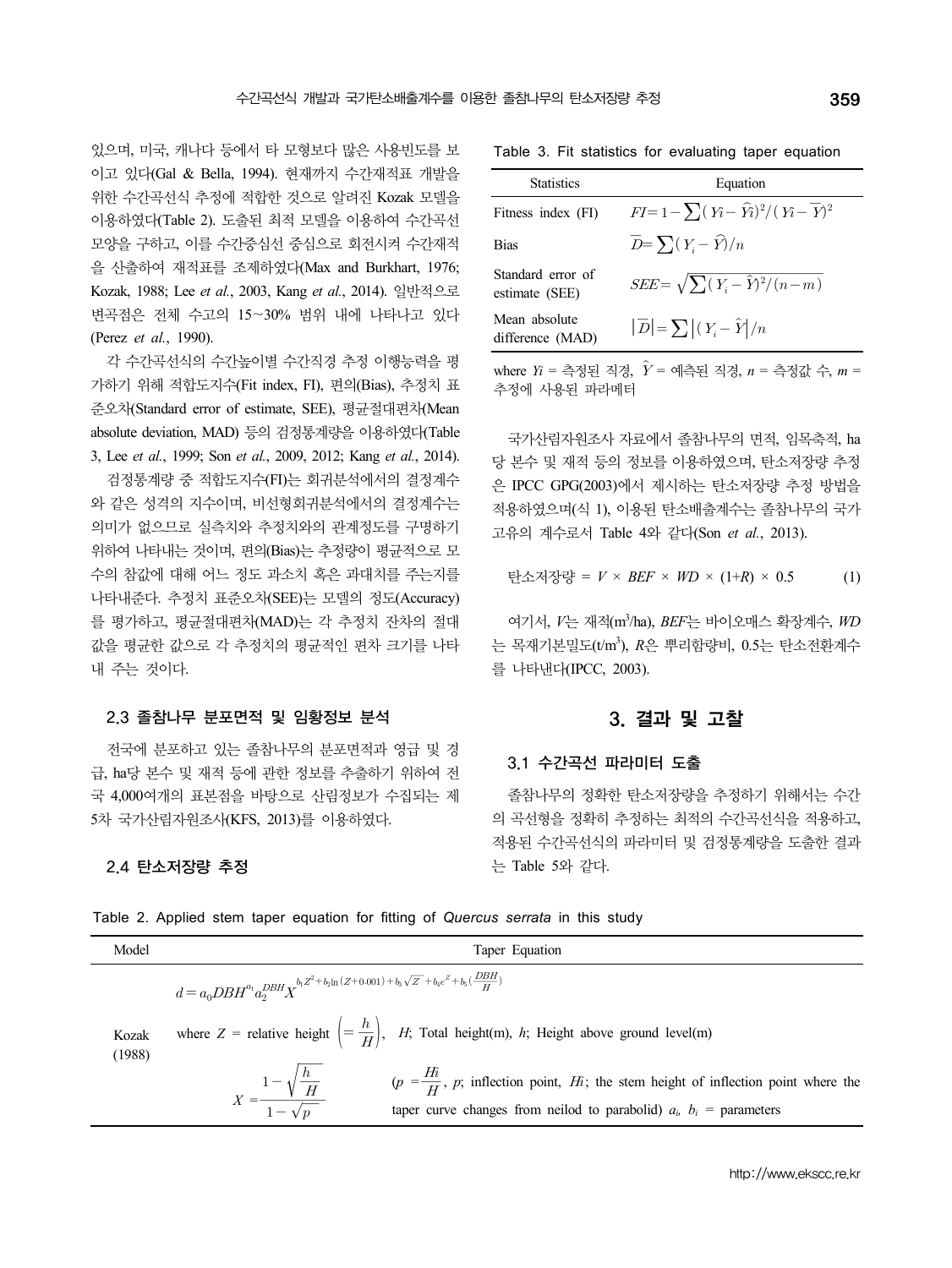| <b>Species</b>            | Basic wood<br>density (WD)<br>(Unit: $t/m^3$ ) | <b>Biomass</b><br>expansion factor<br>(BEF) | Root-shoot<br>ratio $(R)$ |
|---------------------------|------------------------------------------------|---------------------------------------------|---------------------------|
| <i>Ouercus</i><br>serrata | 0.66                                           | 1.55                                        | 0.43                      |

Table 4. Carbon emission factors of *Quercus serrata*

Table 5에서, 적합도 지수(Fitness Index, FI), 추정치의 표준 오차(Standard error of estimate, SEE), 편의(Bias), 평균절대편 차(Mean absolute deviation, MAD) 등 기타 검정통계량 값으 로 모델의 적합성을 검토하였으며, 또한 잔차도를 그려 평균 범위를 벗어나는지를 검토하였다. Kozak 모델에 의해 추정된 수간곡선식의 적합성은 90.1%였으며, Bias, SEE, MAD 등의 검정통계량을 이용하여 Kozak 모델의 적합성을 검토하였다 (Son *et al.*, 2009, 2012; Chung *et al.*, 2010). Kozak 모델의 수간곡선 모형 적합성을 좀 더 정밀하게 알아보기 위하여 잔 차를 도식한 결과, 잔차는 "0"을 중심으로 하여 고르게 분포 하고 있었다(Fig. 1). 따라서 Kozak 모델이 졸참나무 수간곡선 을 설명하는데 우수한 것으로 나타나, 졸참나무의 수간곡선을 추정하는데 있어 적합한 식으로 본 연구의 수간곡선을 재적 추정에 이용하였다.

#### 3.2 수간곡선형 추정

Kozak 모델의 파라미터를 이용하여 각 지방별 졸참나무의 수간형을 상대수고(Relative height, RH)를 토대로 도식화 하 였다(Fig. 2). 정밀한 수간곡선형의 비교는 그림 상에서 식별 하기 곤란하나, 초살도가 낮을수록 입목의 부피, 즉 재적이 그

| Species | Model       |                    | Kozak      |  |  |
|---------|-------------|--------------------|------------|--|--|
|         |             | a <sub>0</sub>     | 1.88293    |  |  |
|         |             | a <sub>l</sub>     | 0.71606    |  |  |
|         |             | a <sub>2</sub>     | 1.00467    |  |  |
|         |             | $b_I$              | 2.12895    |  |  |
|         | Parameter   | b <sub>2</sub>     | $-0.59831$ |  |  |
| Quercus |             | $b_3$              | 5.18995    |  |  |
| serrata |             | $b_4$              | $-2.38588$ |  |  |
|         |             | b <sub>5</sub>     | $-0.04202$ |  |  |
|         | FI          | 0.90064<br>1.19980 |            |  |  |
|         | <b>SEE</b>  |                    |            |  |  |
|         | <b>Bias</b> | 001152             |            |  |  |
|         | <b>MAD</b>  |                    | 0.84119    |  |  |

Table 5. Parameter estimates for three taper equations

for *Quercus serrata*

만큼 높게 나타날 수 있음을 의미한다. Fig. 2에서, 졸참나무 의 수형은 초살도가 높지 않고 상대수고별로 직경급이 고르 게 분포하는 정상적인 모양의 수간곡선형을 유지하고 있었다.

### 3.3 수간재적표 조제

졸참나무의 정확한 탄소저장량을 추정하기 위하여 최적의 수간곡선식을 이용하여 수간재적표 도출이 요구되어진다. 각 표본목의 수피포함 수간재적 실측치는 측정된 수간고와 직경



Fig. 1. Residual distribution of estimated diameter by relative height in a *Quercus serrata.*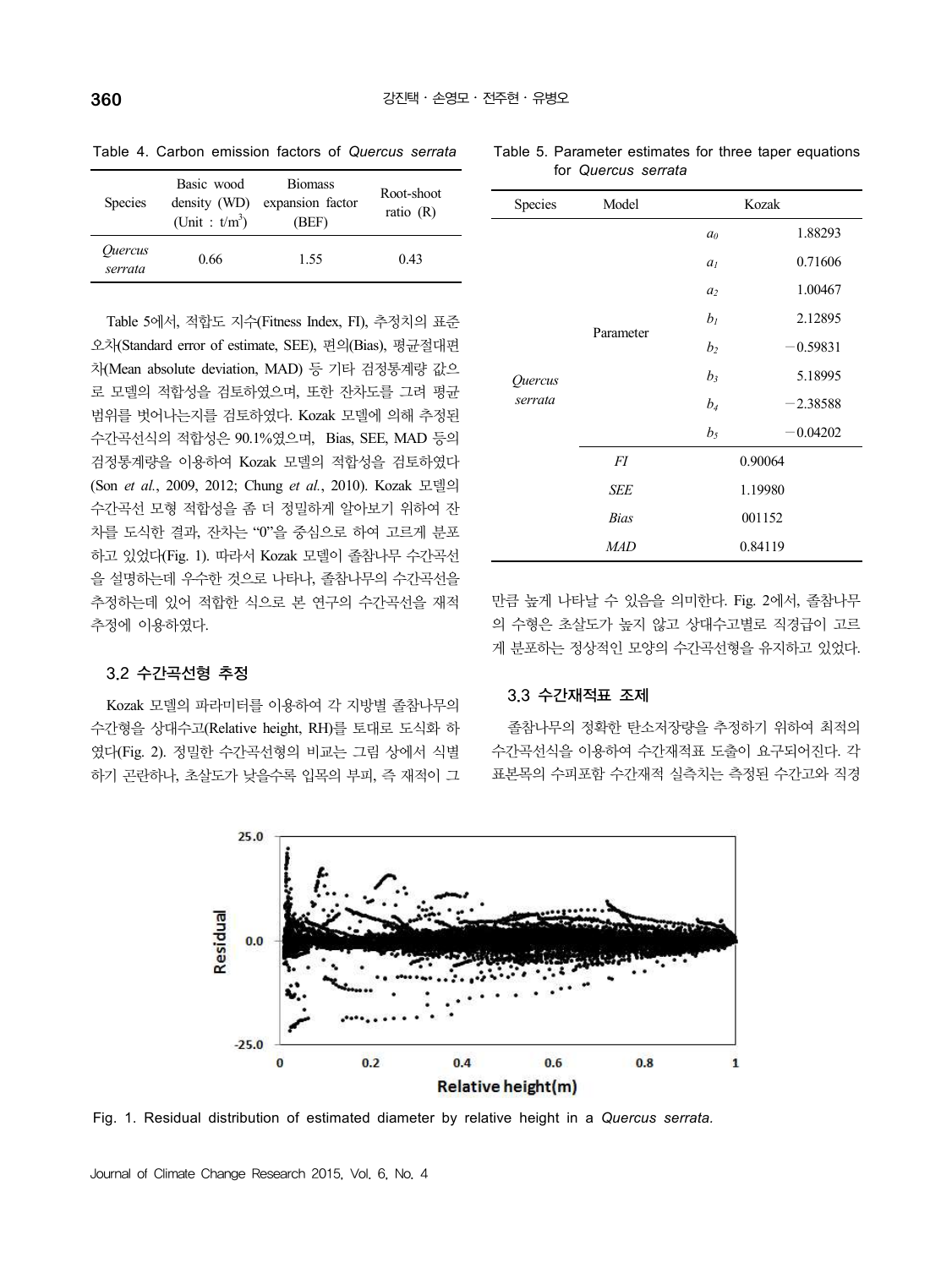

Fig. 2. Stem taper curve pattern of *Quercus serrata.*

을 토대로 Smalian식에 의한 구분구적법으로 계산하였으며, 반면 수간재적 추정치는 먼저 측정된 수간고와 직경에 의해 모델별 수간곡선식을 도출한 후, 이를 이용하여 수간고 10 cm 간격으로 직경을 추정하고, Smalian식에 의한 구분구적법 으로 산출하였다(Son *et al.*, 2012; Kang et al, 2014). 각 모형 별 수간곡선식에 의해 얻어진 추정재적과 실측재적을 비교하 여 실측재적을 가장 잘 적합시키는 최적 수피포함 수간곡선 식인 Kozak 모델을 이용하여 졸참나무의 수간재적표를 도출 한 결과는 Table 6과 같다.

지금까지 졸참나무의 고유의 임목재적표는 조제된 바 없어 신갈나무의 재적표를 이용하고 있는 실정이다. 본 연구에서 졸 참나무 흉고직경 4∼100 cm, 수고 3∼35 m까지의 임목재적 표를 개발하였으며, 본 연구에서는 편의상 Table 6과 같이 흉 고직경 6∼30 cm, 수고 6∼25 m 까지만 제시하였다. 따라서 본 연구에서는 처음으로 졸참나무의 재적표를 개발함으로써 산림시업 및 산림경영과 산림의 탄소저장․흡수량 계산에 편 리하고 효율적으로 이용할 수 있을 것으로 기대하고 있다.

#### 3.4 탄소저장량 추정

온실가스 배출․흡수계수는 부문 온실가스 배출을 정량화 하는 계수로, 국가와 지자체 온실가스 배출량 산정 및 산림의 탄소상쇄사업 등에서 탄소저장량 및 흡수량을 산정할 때 사 용된다. 특히, 국가 온실가스 인벤토리 보고서 작성에 있어서 국가 고유계수를 개발하여 적용하면 IPCC(Intergovernmental Panel on Climate Change)에서 제시된 기본값을 사용한 통계 보다 통계의 신뢰성이 높은 수준으로 인정되고 있다. 따라서 산림부문 탄소흡수량 산정에 필요한 입목 바이오매스 15개 수 종별 국가 고유계수를 개발하여 본 연구의 탄소저장량 및 흡 수량 산정에 적용하였다. 개발된 LULUCF(Land use, Land Use Change and Forest) 분야 승인 국가고유계수는 Table 7과 같다.

전체 수종 중 m <sup>3</sup> 당 가장 많은 탄소를 저장하고 있는 나무 는 붉가시나무로 0.840 tC/m<sup>3</sup>이, 신갈나무 0.738 tC/m<sup>3</sup>, 졸참 나무 0.731 tC/m<sup>3</sup> 순이며, 침엽수종 중에서 가장 많은 탄소를 저장하고 있는 수종은 해송 0.473 tC/m<sup>3</sup>, 잣나무 0.459 tC/m<sup>3</sup> 순으로 나타났다. 졸참나무는 침․활엽수 전체수종 중 3번째 로 높은 탄소저장량을 가지고 있는 수종으로 나타났다. 졸참 나무는 목재기본밀도계수(Wood basic density, WD)와 뿌리함 량비(Root-shoot ratio, R)의 탄소배출계수가 다른 수종에 비 하여 높은 편으로 나타났다. 개발된 우리나라 국가 고유의 탄 소배출계수를 이용하여 Kozak 수간곡선 모델에 의해 도출한 졸참나무 재적표를 이용하여 흉고직경 및 수고별 탄소저장량 을 계산한 결과는 Table 8과 같다.

이와 같이, Table 8은 졸참나무의 수고 및 직경별 탄소저장 량을 나타낸 표로서, 임목의 수고와 흉고직경값을 알면 쉽게 탄소저장량을 찾아서 쉽게 이용할 수 있다. 제 5차 국가산림 자원조사(NFI, 2013) 자료의 졸참나무 영급별 분포면적, ha당 본수 및 축적 정보를 이용하여 영급별 탄소저장량을 추정한 결과는 Table 9와 같다.

우리나라 전체 임상별 영급별 산림면적에 있어서도 Ⅳ영급 이 침엽수림 35.5%, 활엽수림 32.3%, 그리고 혼효림 42.4%로 모든 임상에서 Ⅳ영급이 다른 영급에 비하여 상대적으로 넓은 면적을 차지하고 있다(2013, 한국의 산림자원평가). 마찬가지 로 졸참나무의 총면적은 31,123 ha로 대부분 중․장령급에 해 당하는 Ⅳ영급(36.5%)과 Ⅴ영급(33.5%)이 전체의 70%를 차 지하고 있다.

졸참나무의 총 탄소저장량은 약 3,191천 tC로 우리나라 활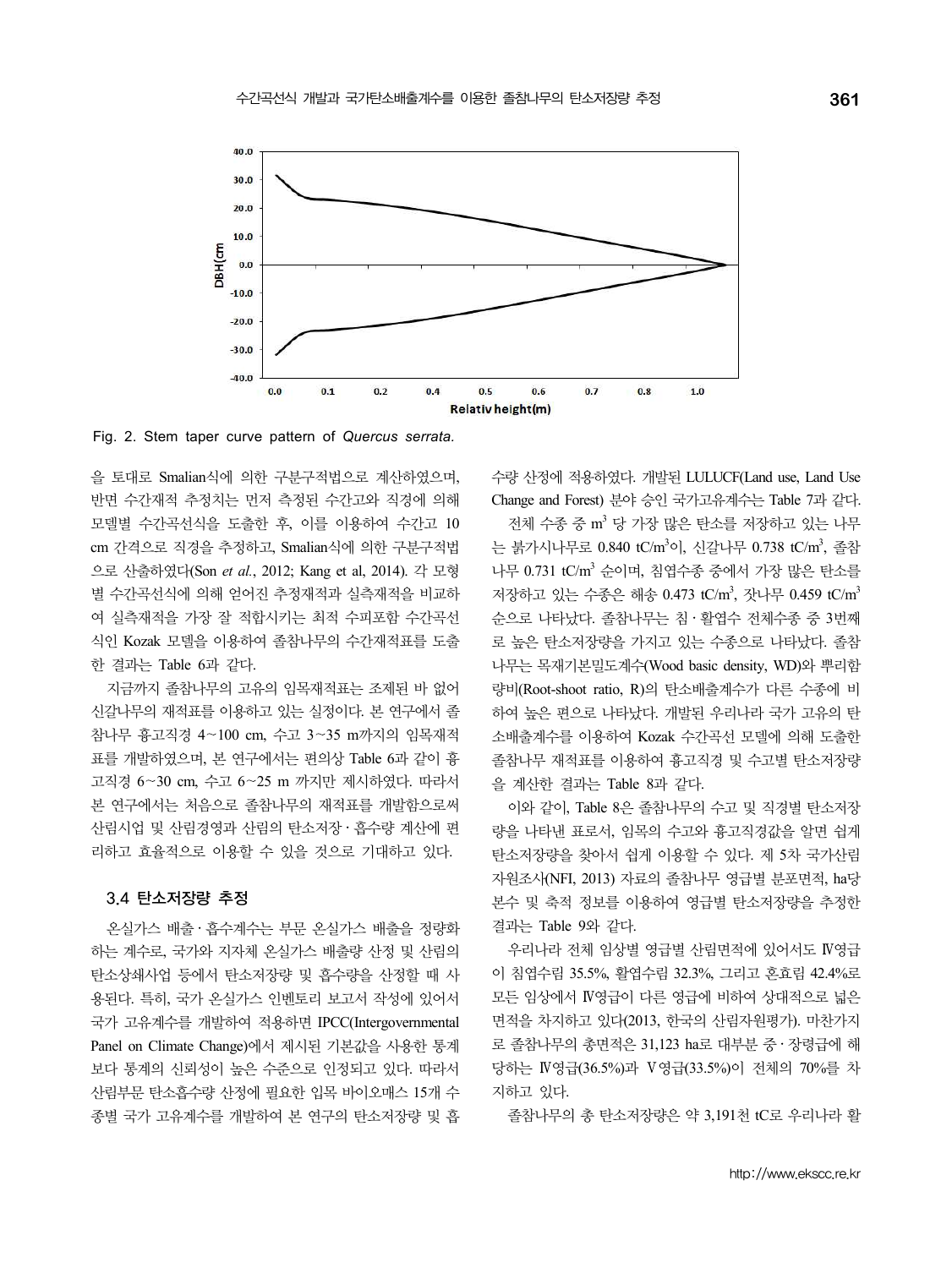|  | Table 6. Estimation stem volume table using the suitable Kozak's taper equation for Quercus serrata |  |  |  |  |  |  |                       |
|--|-----------------------------------------------------------------------------------------------------|--|--|--|--|--|--|-----------------------|
|  |                                                                                                     |  |  |  |  |  |  | (Unit: $D$ cm, $H$ m) |

| $\overline{\mathrm{D}}$<br>H | 6      | 8      | 10     | 12     | 14     | 16     | 18     | 20     | 22     | 24     | 26     | 28     | 30     |
|------------------------------|--------|--------|--------|--------|--------|--------|--------|--------|--------|--------|--------|--------|--------|
| 5                            | 0.0157 | 0.0252 | 0.0366 | 0.0496 | 0.0643 | 0.0806 | 0.0985 | 0.1179 | 0.1389 | 0.1615 | 0.1856 | 0.2112 | 0.2384 |
| 6                            | 0.0190 | 0.0306 | 0.0443 | 0.0601 | 0.0779 | 0.0976 | 0.1193 | 0.1428 | 0.1683 | 0.1956 | 0.2248 | 0.2558 | 0.2888 |
| 7                            | 0.0223 | 0.0359 | 0.0520 | 0.0706 | 0.0915 | 0.1147 | 0.1401 | 0.1678 | 0.1976 | 0.2297 | 0.2640 | 0.3005 | 0.3392 |
| 8                            | 0.0256 | 0.0412 | 0.0597 | 0.0811 | 0.1051 | 0.1317 | 0.1609 | 0.1927 | 0.2270 | 0.2638 | 0.3032 | 0.3451 | 0.3895 |
| 9                            | 0.0289 | 0.0465 | 0.0675 | 0.0915 | 0.1186 | 0.1487 | 0.1817 | 0.2176 | 0.2563 | 0.2979 | 0.3424 | 0.3897 | 0.4399 |
| 10                           | 0.0322 | 0.0519 | 0.0752 | 0.1020 | 0.1322 | 0.1657 | 0.2025 | 0.2425 | 0.2857 | 0.3320 | 0.3816 | 0.4343 | 0.4903 |
| 11                           | 0.0355 | 0.0572 | 0.0829 | 0.1125 | 0.1458 | 0.1828 | 0.2233 | 0.2674 | 0.3150 | 0.3662 | 0.4208 | 0.4790 | 0.5407 |
| 12                           | 0.0388 | 0.0625 | 0.0906 | 0.1230 | 0.1594 | 0.1998 | 0.2441 | 0.2923 | 0.3444 | 0.4003 | 0.4600 | 0.5236 | 0.5910 |
| 13                           | 0.0422 | 0.0679 | 0.0984 | 0.1335 | 0.1730 | 0.2168 | 0.2649 | 0.3172 | 0.3737 | 0.4344 | 0.4992 | 0.5682 | 0.6414 |
| 14                           | 0.0455 | 0.0732 | 0.1061 | 0.1439 | 0.1866 | 0.2339 | 0.2857 | 0.3421 | 0.4031 | 0.4685 | 0.5384 | 0.6128 | 0.6918 |
| 15                           | 0.0488 | 0.0785 | 0.1138 | 0.1544 | 0.2002 | 0.2509 | 0.3065 | 0.3671 | 0.4324 | 0.5026 | 0.5776 | 0.6575 | 0.7421 |
| 16                           | 0.0521 | 0.0838 | 0.1215 | 0.1649 | 0.2137 | 0.2679 | 0.3273 | 0.3920 | 0.4618 | 0.5367 | 0.6168 | 0.7021 | 0.7925 |
| 17                           | 0.0554 | 0.0892 | 0.1293 | 0.1754 | 0.2273 | 0.2849 | 0.3481 | 0.4169 | 0.4911 | 0.5708 | 0.6560 | 0.7467 | 0.8429 |
| 18                           | 0.0587 | 0.0945 | 0.1370 | 0.1859 | 0.2409 | 0.3020 | 0.3690 | 0.4418 | 0.5205 | 0.6049 | 0.6952 | 0.7913 | 0.8933 |
| 19                           | 0.0620 | 0.0998 | 0.1447 | 0.1963 | 0.2545 | 0.3190 | 0.3898 | 0.4667 | 0.5498 | 0.6391 | 0.7344 | 0.8359 | 0.9436 |
| 20                           | 0.0650 | 0.1046 | 0.1517 | 0.2058 | 0.2667 | 0.3343 | 0.4085 | 0.4891 | 0.5762 | 0.6698 | 0.7697 | 0.8761 | 0.9890 |
| 21                           | 0.0683 | 0.1100 | 0.1594 | 0.2163 | 0.2803 | 0.3513 | 0.4293 | 0.5140 | 0.6056 | 0.7039 | 0.8089 | 0.9207 | 1.0393 |
| 22                           | 0.0716 | 0.1153 | 0.1671 | 0.2267 | 0.2939 | 0.3684 | 0.4501 | 0.5390 | 0.6349 | 0.7380 | 0.8481 | 0.9654 | 1.0897 |
| 23                           | 0.0749 | 0.1206 | 0.1748 | 0.2372 | 0.3075 | 0.3854 | 0.4709 | 0.5639 | 0.6643 | 0.7721 | 0.8873 | 1.0100 | 1.1401 |
| 24                           | 0.0782 | 0.1259 | 0.1826 | 0.2477 | 0.3211 | 0.4024 | 0.4917 | 0.5888 | 0.6936 | 0.8062 | 0.9265 | 1.0546 | 1.1905 |
| 25                           | 0.0815 | 0.1313 | 0.1903 | 0.2582 | 0.3346 | 0.4195 | 0.5125 | 0.6137 | 0.7230 | 0.8403 | 0.9657 | 1.0992 | 1.2408 |

※ H: height, D: DBH.

Table 7. Inherent carbon emission factors in LULUCF

| Forest type          | <b>Species</b>                              | Basic wood density<br>(D) (Unit : $t/m3$ ) | Biomass expansion<br>factor (BEF) | Root-shoot ratio<br>(R) | $tC/m^3$ |
|----------------------|---------------------------------------------|--------------------------------------------|-----------------------------------|-------------------------|----------|
|                      | <i>Pinus densiflora</i> (Gangwon district)  | 0.42                                       | 1.48                              | 0.26                    | 0.391    |
|                      | <i>Pinus densiflora</i> (Centeral district) | 0.47                                       | 1.41                              | 0.25                    | 0.418    |
|                      | Larix kaempferi                             | 0.45                                       | 1.34                              | 0.29                    | 0.391    |
| Coniferous<br>forest | Pinus rigida                                | 0.50                                       | 1.33                              | 0.36                    | 0.455    |
|                      | Pinus thumbergii                            | 0.48                                       | 1.52                              | 0.29                    | 0.473    |
|                      | Pinus koraiensis                            | 0.41                                       | 1.74                              | 0.28                    | 0.459    |
|                      | Cryptomeria japonica                        | 0.35                                       | 1.31                              | 0.23                    | 0.281    |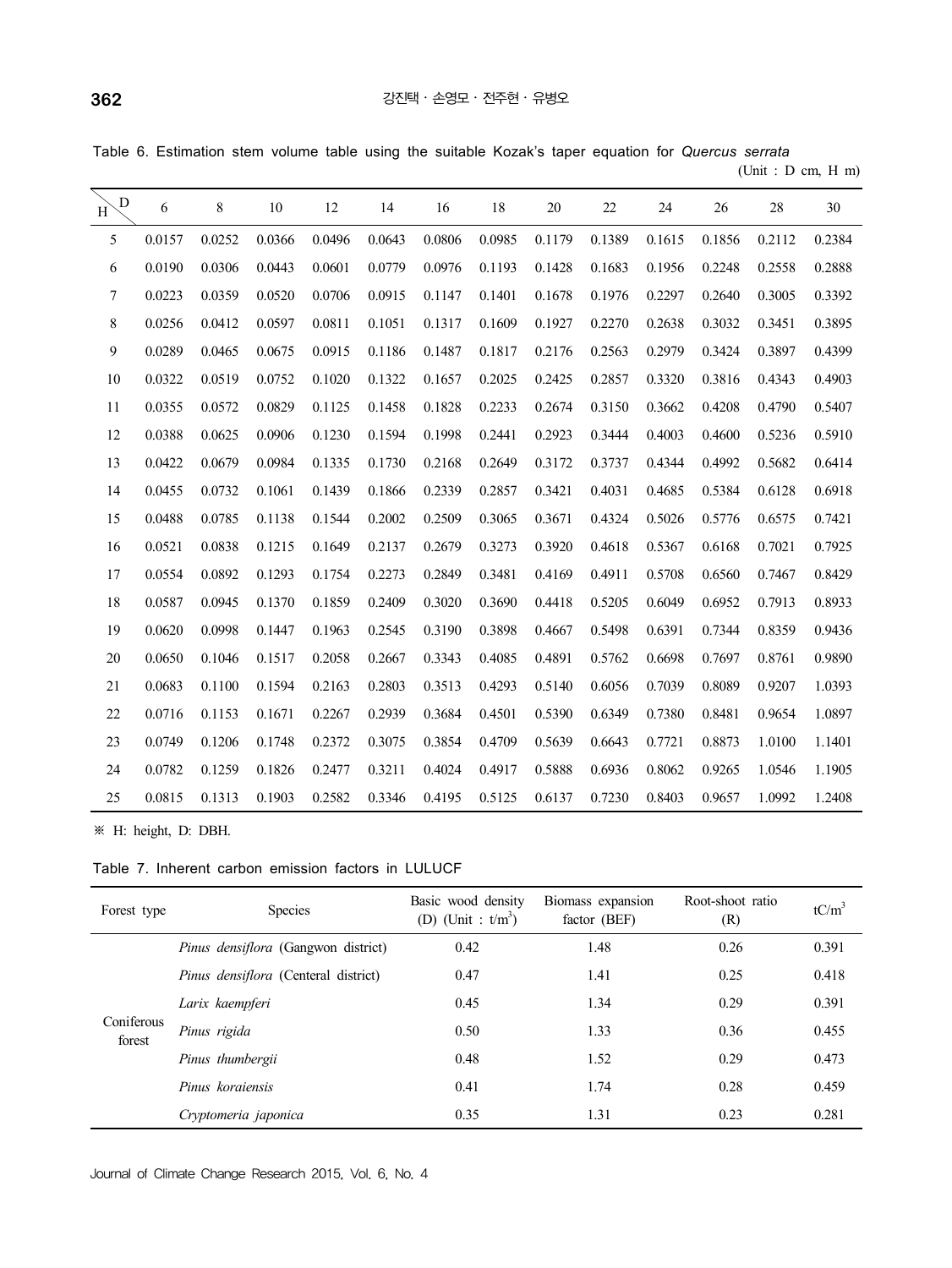| Forest type |        |                                                                         | Species |        |        | Basic wood density<br>(D) (Unit : $t/m^3$ ) |        |        | Biomass expansion<br>factor (BEF) |        | Root-shoot ratio<br>(R) |        | $tC/m^3$    |
|-------------|--------|-------------------------------------------------------------------------|---------|--------|--------|---------------------------------------------|--------|--------|-----------------------------------|--------|-------------------------|--------|-------------|
| Coniferous  |        | Chamaecyparis obtusa                                                    |         |        |        | 0.43                                        |        |        | 1.35                              |        | 0.20                    |        | 0.346       |
| forest      |        | Other coniferous tree                                                   |         |        |        | 0.46                                        |        | 1.43   |                                   |        | 0.27                    |        | 0.418       |
|             |        | Quercus variabilis                                                      |         |        |        | 0.72                                        |        |        | 1.34                              |        | 0.32                    |        | 0.687       |
|             |        | Quercus acutissima                                                      |         |        |        | 0.72                                        |        |        | 1.45                              |        | 0.31                    |        | 0.638       |
| Deciduous   |        | Quercus mognolica                                                       |         |        |        | 0.66                                        |        |        | 1.60                              |        | 0.39                    |        | 0.738       |
| forest      |        | Quercus serrata                                                         |         |        |        | 0.66                                        |        |        | 1.55                              |        | 0.43                    |        | 0.731       |
|             |        | Quercus accuta                                                          |         |        |        | 0.83                                        |        |        | 1.70                              |        | 0.19                    |        | 0.840       |
|             |        | Other decideous tree                                                    |         |        |        | 0.68                                        |        |        | 1.51                              |        | 0.36                    |        | 0.708       |
|             |        | Table 8. Storage of carbon by age and height class in a Quercus serrata |         |        |        |                                             |        |        |                                   |        |                         |        | (Unit : tC) |
| D<br>H      | 6      | $8\,$                                                                   | $10\,$  | 12     | 14     | 16                                          | 18     | 20     | $22\,$                            | 24     | 26                      | 28     | 30          |
| 5           | 0.0115 | 0.0184                                                                  | 0.0268  | 0.0363 | 0.0470 | 0.0589                                      | 0.0720 | 0.0862 | 0.1015                            | 0.1181 | 0.1357                  | 0.1544 | 0.1743      |
| 6           | 0.0139 | 0.0224                                                                  | 0.0324  | 0.0439 | 0.0569 | 0.0713                                      | 0.0872 | 0.1044 | 0.1230                            | 0.1430 | 0.1643                  | 0.1870 | 0.2111      |
| 7           | 0.0163 | 0.0262                                                                  | 0.0380  | 0.0516 | 0.0669 | 0.0838                                      | 0.1024 | 0.1227 | 0.1444                            | 0.1679 | 0.1930                  | 0.2197 | 0.2480      |
| 8           | 0.0187 | 0.0301                                                                  | 0.0436  | 0.0593 | 0.0768 | 0.0963                                      | 0.1176 | 0.1409 | 0.1659                            | 0.1928 | 0.2216                  | 0.2523 | 0.2847      |
| 9           | 0.0211 | 0.0340                                                                  | 0.0493  | 0.0669 | 0.0867 | 0.1087                                      | 0.1328 | 0.1591 | 0.1874                            | 0.2178 | 0.2503                  | 0.2849 | 0.3216      |
| 10          | 0.0235 | 0.0379                                                                  | 0.0550  | 0.0746 | 0.0966 | 0.1211                                      | 0.1480 | 0.1773 | 0.2088                            | 0.2427 | 0.2789                  | 0.3175 | 0.3584      |
| 11          | 0.0260 | 0.0418                                                                  | 0.0606  | 0.0822 | 0.1066 | 0.1336                                      | 0.1632 | 0.1955 | 0.2303                            | 0.2677 | 0.3076                  | 0.3501 | 0.3953      |
| 12          | 0.0284 | 0.0457                                                                  | 0.0662  | 0.0899 | 0.1165 | 0.1461                                      | 0.1784 | 0.2137 | 0.2518                            | 0.2926 | 0.3363                  | 0.3828 | 0.4320      |
| 13          | 0.0308 | 0.0496                                                                  | 0.0719  | 0.0976 | 0.1265 | 0.1585                                      | 0.1936 | 0.2319 | 0.2732                            | 0.3175 | 0.3649                  | 0.4154 | 0.4689      |
| 14          | 0.0333 | 0.0535                                                                  | 0.0776  | 0.1052 | 0.1364 | 0.1710                                      | 0.2088 | 0.2501 | 0.2947                            | 0.3425 | 0.3936                  | 0.4480 | 0.5057      |
| 15          | 0.0357 | 0.0574                                                                  | 0.0832  | 0.1129 | 0.1463 | 0.1834                                      | 0.2241 | 0.2684 | 0.3161                            | 0.3674 | 0.4222                  | 0.4806 | 0.5425      |
| 16          | 0.0381 | 0.0613                                                                  | 0.0888  | 0.1205 | 0.1562 | 0.1958                                      | 0.2393 | 0.2866 | 0.3376                            | 0.3923 | 0.4509                  | 0.5132 | 0.5793      |
| 17          | 0.0405 | 0.0652                                                                  | 0.0945  | 0.1282 | 0.1662 | 0.2083                                      | 0.2545 | 0.3048 | 0.3590                            | 0.4173 | 0.4795                  | 0.5458 | 0.6162      |
| 18          | 0.0429 | 0.0691                                                                  | 0.1001  | 0.1359 | 0.1761 | 0.2208                                      | 0.2697 | 0.3230 | 0.3805                            | 0.4422 | 0.5082                  | 0.5784 | 0.6530      |
| 19          | 0.0453 | 0.0730                                                                  | 0.1058  | 0.1435 | 0.1860 | 0.2332                                      | 0.2849 | 0.3412 | 0.4019                            | 0.4672 | 0.5368                  | 0.6110 | 0.6898      |
| 20          | 0.0475 | 0.0765                                                                  | 0.1109  | 0.1504 | 0.1950 | 0.2444                                      | 0.2986 | 0.3575 | 0.4212                            | 0.4896 | 0.5627                  | 0.6404 | 0.7230      |
| 21          | 0.0499 | 0.0804                                                                  | 0.1165  | 0.1581 | 0.2049 | 0.2568                                      | 0.3138 | 0.3757 | 0.4427                            | 0.5146 | 0.5913                  | 0.6730 | 0.7597      |
| 22          | 0.0523 | 0.0843                                                                  | 0.1222  | 0.1657 | 0.2148 | 0.2693                                      | 0.3290 | 0.3940 | 0.4641                            | 0.5395 | 0.6200                  | 0.7057 | 0.7966      |
| 23          | 0.0548 | 0.0882                                                                  | 0.1278  | 0.1734 | 0.2248 | 0.2817                                      | 0.3442 | 0.4122 | 0.4856                            | 0.5644 | 0.6486                  | 0.7383 | 0.8334      |
| 24          | 0.0572 | 0.0920                                                                  | 0.1335  | 0.1811 | 0.2347 | 0.2942                                      | 0.3594 | 0.4304 | 0.5070                            | 0.5893 | 0.6773                  | 0.7709 | 0.8703      |
| 25          | 0.0596 | 0.0960                                                                  | 0.1391  | 0.1887 | 0.2446 | 0.3067                                      | 0.3746 | 0.4486 | 0.5285                            | 0.6143 | 0.7059                  | 0.8035 | 0.9070      |

Table 7. Continued

※ H: height, D: DBH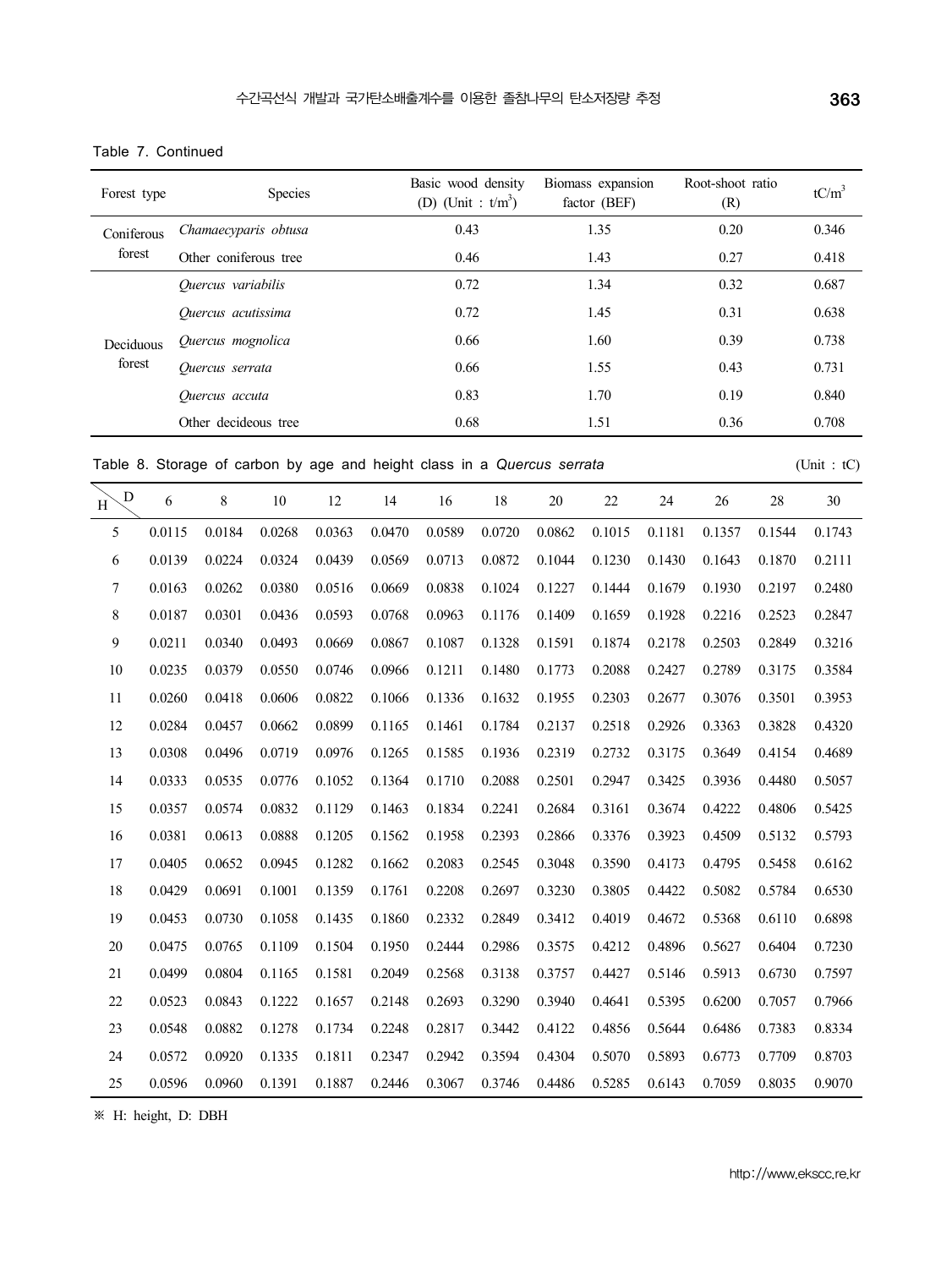|           | Age class      |                  |                     |                     |                |                 |  |  |  |  |
|-----------|----------------|------------------|---------------------|---------------------|----------------|-----------------|--|--|--|--|
|           | П              | Ш                | JV                  | V                   | VI             | Total           |  |  |  |  |
| Area (ha) | $1,602(5.1\%)$ | 5,593 $(18.0\%)$ | $11,358$ $(36.5\%)$ | $10,432$ $(33.5\%)$ | $2,138$ (6.9%) | $31,123$ (100%) |  |  |  |  |
| $m^3/ha$  | 10.6           | 82.7             | 115.3               | 172.1               | 365.1          |                 |  |  |  |  |
| Total tC  | 12,413         | 338,118          | 957,301             | 1,312,399           | 570,607        |                 |  |  |  |  |
| tC/ha     | 7.7            | 60.5             | 84.3                | 125.8               | 266.9          |                 |  |  |  |  |

tC/ha/yr 0.52 2.42 2.41 2.80 4.85 tCO<sub>2</sub>/ha/yr 1.9 8.9 8.8 10.3 17.8

Table 9. Distribution and storage of carbon by age class in a *Quercus serrata* stand.

엽수 전체 탄소저장량(105,479천 tC, 2013, KFS, 2013)의 3% 에 해당하는 양이다. 졸참나무의 평균 ha당 탄소저장량은 109 tC/ha로 참나무류 순림에서 147.6 MgC/ha, 소나무 순림에서 141.4 Mg C/ha(Lee *et al.*, 2009)보다 다소 낮게 나타났다. Lee *et al.*(2009)의 연구에서는 참나무류의 상층과 하층을 포함하 고 계산하였으며, 임령이 44년생일 때의 탄소저장량으로 본 연구의 Ⅴ영급일 경우 128.5 tC/ha로 하층식생을 포함시킨다 면 이와 유사하게 나타날 것으로 추측된다. 또한 Lee *et al.*  (2009)는 지상부 생체량을 신갈나무 건중량 추정 회귀식을 이 용하여 추정하였기 때문에, 졸참나무 고유의 생체량이 아니므 로 본 연구의 결과와 다소 차이가 나는 것으로 추측된다. Kim *et al.*(2014) 활엽수의 탄소저장량 93.8 tC/ha과 Kim *et al.*  (2010)의 느티나무 우세목의 탄소저장량 40.1 MgC ha—<sup>1</sup>보다 높게 나타났다. 또한 연간 이산화탄소 흡수량은 Ⅳ영급(30∼ 40생)일 때 8.8 tCO2/ha으로 아까시나무 40년생일 때 5.63 tCO2/ha(Son Kim *et al.*, 2014)보다 훨씬 높게 나타났다.

우리나라 졸참나무 전체의 평균 이산화탄소 흡수량은 14.8 CO2/ha으로 대체적으로 졸참나무의 탄소저장량 및 흡수량이 다른 수종에 비하여 높게 나타난 것은 졸참나무의 탄소배출 계수 값이 전체수종중 붉가시나무, 신갈나무 다음으로 높은 것도 그 원인 중의 하나이다. 우리나라 산림의 영급 구조는 과 거 Ⅱ, Ⅲ영급에서 현재 Ⅳ,Ⅴ영급이 대부분을 차지하고 있다. 이러한 산림의 영급 및 경급 구조별 산림 탄소저장 및 흡수량 을 산정할 수 있는 Tier 2 수준의 국가기본산림 통계자료와 국 가고유계수를 개발 보유하고 있게 되어, 향후 국제적으로 수 준 높은 온실가스 통계자료를 제공할 수 있을 것이다.

## 4. 결 론

최근 기후변화에 대응하기 위하여 산림바이오매스 탄소계 수 산정에 관한 연구와 함께 국제적 기준에 맞는 정확하고 신

뢰성 있는 온실가스 흡수/배출계수와 수종별 국가 고유의 계 수 개발에 많은 연구가 진행되고 있다. 기후변화협약에 따른 온실가스 흡수량 및 배출량을 추정하기 위한 방법론을 각각 3가지의 수준으로 구분하여 정의하고 있다. 본 연구에서는 국 가 고유의 활동자료와 배출계수를 이용한 Tier 2 수준에서 탄 소저장 및 흡수량 산정을 하였다. 우리나라 산림의 수종 분포 는 아직까지 소나무가 전체 산림의 37%(2,220천 ha)를 차지 하고 있으나, 점차 온실가스 배출의 증가에 따라 기후가 변화 함에 따라 우리나라 산림구조와 수종이 참나무류로 변하고 있는 추세이다(Park and Moon, 1999년). 한국의 천연림 생태 계는 상록 침엽수림에서 낙엽 활엽수림으로 천이되어 가는 과정에 있다. 낙엽 활엽수 천연림이 주종을 이루고 있는 수종 은 참나무류이다. 현재 졸참나무를 포함하여 참나무류의 분포 는 전체 산림면적의 18%(1,079천 ha)로 향후 소나무의 분포 면적은 점점 줄어들고, 참나무류의 분포 면적이 확대될 전망 이다. 따라서 본 연구는 향후 기후변화에 따른 우리나라 산림 의 주요 수종으로 자리 잡을 것으로 예측되는 참나무류에 대 한 탄소량 추정에 관한 기본적인 정보 제공과 우리나라 산림 부문 온실가스 통계기반 구축을 위한 기초자료로 활용함으로 써 국가온실가스통계의 질적 향상을 기대할 수 있을 것으로 사료된다.

### **REFERENCES**

- Cannell MGR, Dewar RC, Thorney JHM. 1992. Carbon flux and storage in European, responses of forest ecosystems to environmental change, sd. Teller A, Mathy P and Jeffers JNR. pp 1009.
- Choi SI, Joo RW. 2011. An estimation of carbon stocks in harvested wood products in Korean houses. Jour Korean For Soc 100(4): 708-714.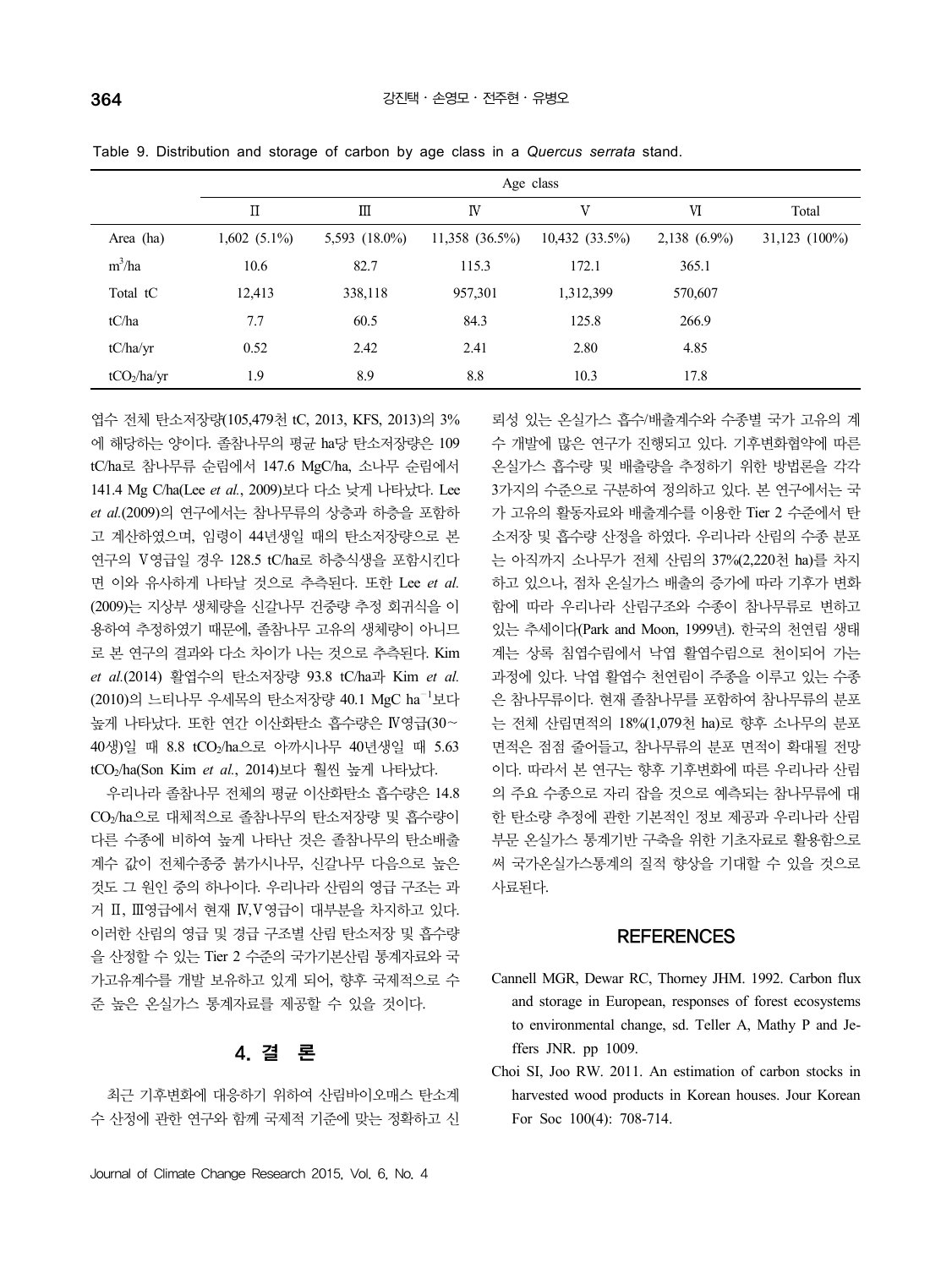- Chung, KH, Lee, WK, Kim, KH, Lee, SH. 2001. Classification of forest type using high resolution imagery of satellite IKONOS. Journal of Remote Sensing 17(3): 275-284.
- IPCC. 2003. Good practice guidance for land use, land-use change and forestry. Institute for Global Environmental Strategies. Hayama, Japan. pp. 324.
- Chung YG, Kim DH, Kim CM. 2010. Development of stem profile and taper equation for *Quercus acuta* in Jeju experiment forests. Jour Korean For Soc 99(1): 57-61.
- Jones PD, Wigley TML, Wright PB. 1989. Global temperature variations between 1861 and 1984. Nature 322: 430-434.
- Kang JT, Son YM, Kim SW, Lee SJ, Park H. 2014. Development of local stem volume table for *Pinus densiflora* S. et Z. using tree stem taper model. Korean Jour of Agricultural and Forest Meteorology 16(4): 327-335.
- Kang JT, Son YM, Kim SW, Park H, Hwang JS. 2014. Development of local stem volume table for *Larix kaempferi* using Kozak's stem taper model. Jour of Agriculture & Life Science 48(6): 119-131.
- Kim HS, Bae SW, Lee ST, Hwang JH. 2010. Analysis for growth characteristics and aboveground carbon storage for *Zelkova serra* artificial forests in Gwangneung Experimental Forest. Jour Korean For Soc 99(1): 144-152.
- Kim SR. 2007. Forest cover classification by optimal segmentation of IKONOS imagery. Thesis for Master, Korea Post WM, Emanuel. WR, Zinke PJ, Stangenberger AG. 1982. University, Seoul.
- Kim SR, Lee WK, Kwak, HB, Choi SH. 2009. Estimating carbon sequestration in forest using KOMPSAT-2 Imagery. Jour Korean For Soc 98(3): 324-330.
- Kim SW, Son YM, Kim ES, Park H. 2014. Estimation of growing a stock and carbon stock based on components of forest type map: The case of Kangwon province. Jour Korean For Soc 103(3): 446-452.
- Lee SK, Son YH, Noh NJ, Heo SJ, Yoon TK, Lee AR, Razak, SA, Lee WK. 2009. Carbon storage of natural pine and oak pure and mixed forests in Hoengseong, Kangwon. Jour Korean Fo Soc 98(6): 772-779.
- Korea Forest Service. 2000. The 21st century "Forest Vision". pp 101.
- Korea Forest Service. 2013. The 5th national forest inventory.
- Korea Forest Service. 2013. Assessment of the Korea's forest resources.
- Kozak, A. 1988. A variable-exponent taper equation. Can J For Res 18: 1363-1368.
- Lee SH. 2003. Development of site index equation and curves for *Cryptomerica japonica.* Jour of Korean For Soc 92: 152-159.
- Lee WK, Lee JH, Chung KH, Jun EJ. 2001. Spatial characteristics of forest type distribution on the basis of geomorphological factors and IKONOS satellite imagery. Korean Journal of Forest Measurements 4(1): 74-82.
- Max, TA, Burkhart HE. 1976. Segmented polynomial regression applied taper equations. Forest Science 22(3): 283- 289.
- Park IH, Moon GS. 1999. Species Competition and productivity in a natural mixed forest *Pinus densiflora* and *Quercus variabilis* at a Mt. Mohu area. Jour Korean For Soc (8842): 462-468.
- Park JW, Lee JS. 2011. Analysis of spatial distribution and estimation of carbon emissions in deforestation using GIS and administrative data. Jour Korean For Soc 100(3): 466-475.
- Pérez D, Burkhart H, Stiff C. 1990. A variable-form taper function for *Pinus oocarpa* Schiede. in Central Honduras. For Sci 36:186-191.
- Soil carbon pools and world life zone. Nature 298: 156-159.
- Ramantathan V. 1988. The greenhouse theory of climate change; A test by an inadvertent global experiment. Science 240: 293-299.
- Song CY, Chang KS, Park KS, Lee SW. 1997. Analysis of carbon fixation in natural forests of *Quercus mongolica*  and *Quercus variabills.* Jour Korean For Soc 86(1): 35- 45.
- Son YM, Jeon JH, Pyo JK, Kim KN, Kim SW, Lee SJ, Lee KH. 2012. Development of stem volume table for *Robinia pseudoacacia u*sing Kozak's stem profile model. Jour Agri & Life Sci 46(6): 43-49.
- Son YM, Kang JT, Chung YG, Lee KS, Yoo BO. 2013. Development of statistics infrastructure for forest greenhouse gas. Korea Forest Research Institute Report. pp 477-515.